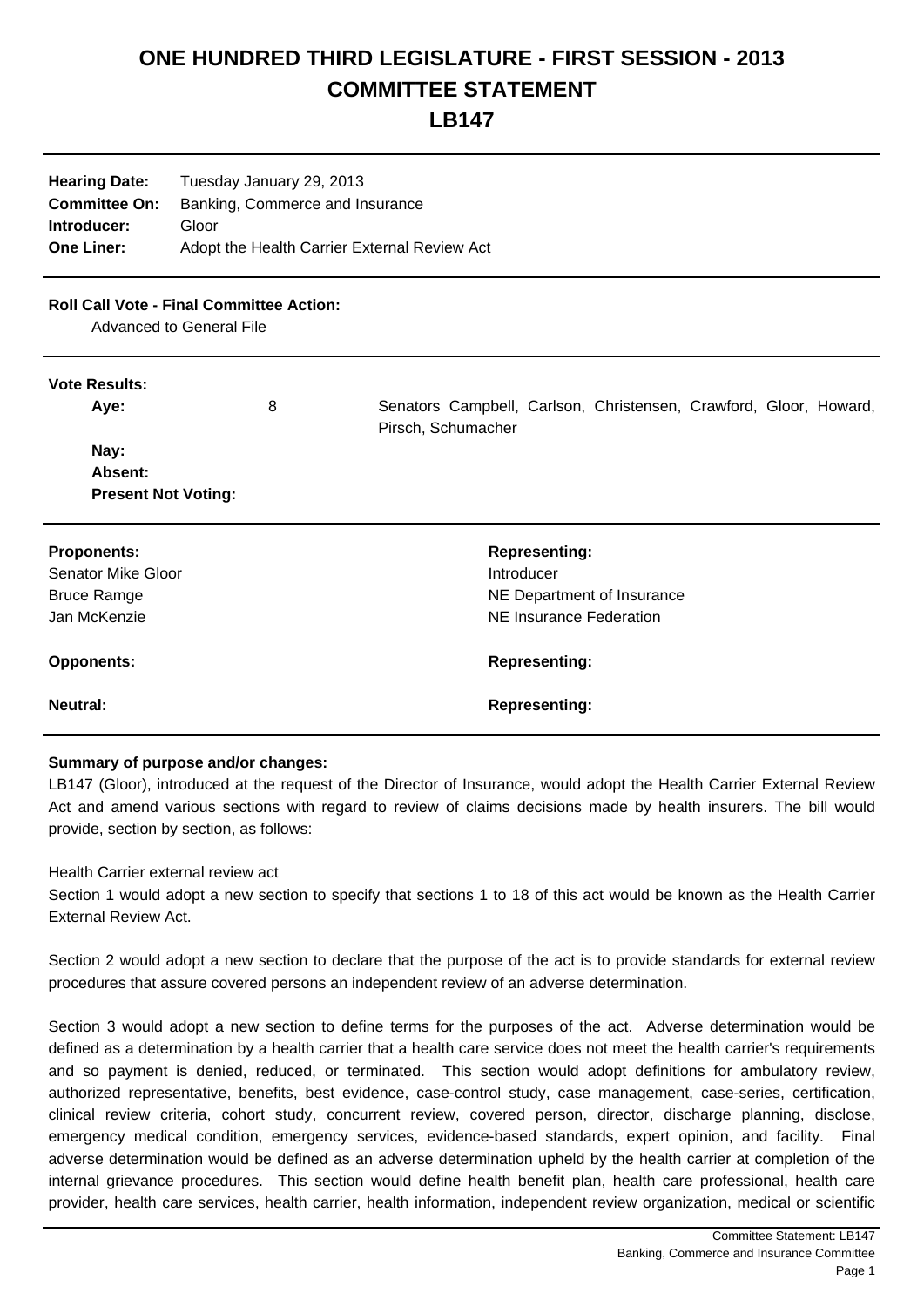evidence, prospective review, protected health information, randomized clinical trial, retrospective review, and second opinion. Utilization review would be defined as a set of formal techniques designed to monitor or evaluate health care services including ambulatory review, prospective review, second opinion, certification, concurrent review, case management, discharge planning, or retrospective review. Utilization review organization would be defined as an entity conducting a utilization review other than a health carrier doing so on its own health benefit plans.

Section 4 would adopt a new section to specify that the act applies to all health carriers, but the act would not apply to policies providing coverage for specified diseases, credit, dental, disability income, hospital indemnity, long term care insurance, vision care, or any other limited supplemental benefit, or to a Medicare supplement policy, coverage under Medicare, Medicaid, or the Federal Employees Health Benefits Program, coverage under Chapter 55 of Title 10 of the U.S. Code (coverage for members of the military), coverage supplemental to liability insurance, workers' compensation, automobile medical payment insurance, or insurance under which benefits are payable with or without regard to fault.

Section 5 would adopt a new section to require health carriers to notify covered persons of their right to request an external review when health carriers notify the covered person that the health carrier has completed an adverse determination or a final adverse determination and thereby denied a request for payment for a health care service. This section would specify the contents of the notice. This section would also require inclusion of information on a covered person's right to external review if the denial is based on a determination that the requested or recommended health care service or treatment is experimental or investigational. The notice must also include information on the right of the covered person to request an expedited external review if the covered person's treating physician certifies that the requested or recommended health care service or treatment would be significantly less effective if not promptly initiated.

Section 6 would adopt a new section to require that non-expedited requests for external review be submitted to the director of insurance, who may adopt a form for the request by rule and regulation. This section would specify that either a covered person or the covered person's "authorized representative" may make the request for external review.

Section 7 would adopt a new section to require that, except for an expedited review, a covered person cannot request an external review until after the covered person has exhausted the health carrier's internal grievance process set forth in the Health Carrier Grievance Procedure Act, Chapter 44 article 73, unless the covered person has a medical condition for which completing the expedited internal grievance process would negatively impact the covered person's health and, at the same time, the covered person files the request for an expedited external review, the covered person files for an expedited internal grievance review; or the health carrier agrees to waive the exhaustion requirement. A covered person may be deemed to have exhausted the internal grievance process if the covered person has filed a grievance with the carrier under the internal grievance process, but has not received a decision on the grievance within thirty days after filing the grievance.

Section 8 would adopt a new section to set forth the procedure and requirements for conducting non-expedited external reviews under the act. It would allow covered persons to file a request for external review within four months of an adverse determination or final adverse determination and require the director to send a copy to the health carrier within one business day. Within five business days, the health carrier would be required to complete a preliminary review determining coverage of the individual, coverage of the health care service, compliance with exhaustion requirements, and provision of all information, and provide notice to the covered person and director within one business day. This determination would be subject to appeal by the covered person to the director. This section would require the director to assign an independent review organization within one day and specify that the independent review organization is not bound by any decisions or conclusions reached during the health carrier's utilization review or internal grievance process. Covered persons would be allowed to provide additional documentation to the independent review organization. Within five business days the health carrier would be required to submit documentation to the independent review organization. This section would allow the health carrier to reconsider its decision and terminate the external review. This section would require that the independent review organization consider the covered person's medical records, attending health care professional's recommendation, consulting reports, documents submitted, terms of coverage under the health benefit plan, appropriate practice guidelines, clinical review criteria, and the opinion of the independent review organization's clinical reviewer. This section would require the independent review organization to make a determination within 45 days, and provide notice to the covered person, the health carrier, and the director. This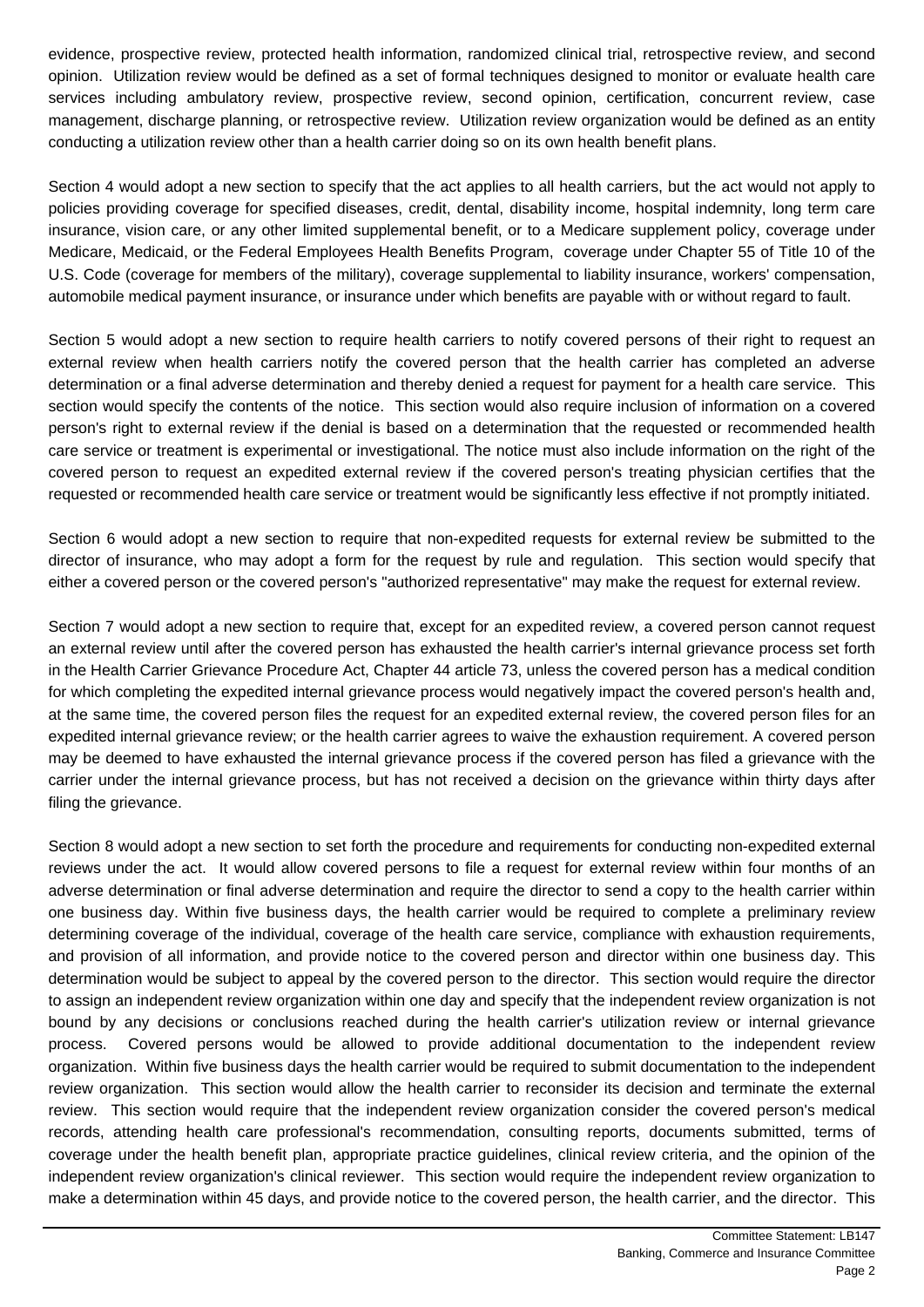section would require the notice to include a general description of the reason for review, dates of activities, reason and rationale for the decision and references to the evidence considered in reaching its decision. This section would require the director to assign independent review organizations on a random basis.

Section 9 would adopt a new section to set forth the procedures for conducting an expedited external review under the act. An expedited review could be made if the adverse determination involves a medical condition for which the time frame for the completion of an expedited internal review would seriously jeopardize the life or health of the covered person or would jeopardize the covered person's ability to regain maximum function. The director would be required to send the notice to the health carrier immediately, and require an immediate determination of reviewability and notification of the determination by the health carrier; this determination would be subject to appeal by the covered person and to being overturned by the director. Upon receipt of the notice, the director would be required to immediately assign an independent review organization and notify the health carrier. This section would specify that the independent review organization is not bound by any decisions or conclusions reached during the health carrier's utilization review or internal grievance process. This section would require that the independent review organization consider the covered person's medical records, attending health care professional's recommendation, consulting reports, documents submitted, terms of coverage under the health benefit plan, appropriate practice guidelines, clinical review criteria, and the opinion of the independent review organization's clinical reviewer. This section would require the independent review organization to make a determination within as expeditiously as the covered person's medical condition requires, but no longer than 72 hours, and notify to the covered person, the health carrier, and the director. This section would require the independent review organization within 48 hours to provide written confirmation of the decision, and include a general description of the reason for review, dates of activities, reason and rationale for the decision and references to the evidence considered in reaching its decision. This section would specify that an expedited external review may not be provided for a retrospective adverse or final adverse determination. This section would require the director to assign of independent review organizations on a random basis.

Section 10 would adopt a new section to set forth the procedures for conducting external reviews of an adverse determination denying coverage based on the grounds that the health care service is experimental or investigational. This section would set standards for such reviews on both an expedited and a non-expedited basis. This section would allow covered persons to file a request for external review with the director within four months after receipt of a notice of an adverse determination or final adverse determination. Alternately, a covered person could request an expedited external review of a determination if the covered person's treating physician certifies that the health care service would be significantly less effective if not promptly initiated. Under an expedited review the director would be required to send the notice to the health carrier immediately, and require an immediate determination of reviewability and notification of the determination by the health carrier; this determination would be subject to appeal by the covered person and to being overturned by the director. For an expedited review the director would be required to immediately assign an independent review organization and notify the health carrier, which would be required to send all necessary documents. For non-expedited reviews, this section would require the director to send a copy of the request to the health carrier within one business day. Within five business days, the health carrier would be required to complete a preliminary review determining coverage of the individual, coverage of the health care service, non-exclusion of the benefit under the health benefit plan, certification by the treating physician that standard treatments are not effective or appropriate and there is no standard treatment more beneficial, and the recommendation of the treating physician compliance with exhaustion requirements, and provision of all necessary information. Within one business day the health carrier must inform the covered person and the director whether the request is complete and eligible for external review; this determination would be subject to appeal by the covered person and to being overturned by the director. Once reviewability has been determined for a non-expedited review, this section would require the director to assign an independent review organization from the list of approved organizations within one day of this determination and notify covered persons that they may provide additional documentation to the independent review organization. Within one business day the assigned independent review organization would be required to select clinical reviewers. Health carriers would be required to submit the data on which their decision was based. If the information is not provided, the independent review organization may reverse the health carrier's decision. Clinical reviewers would be required to review information submitted by the covered person and submit it to the health carrier. This section would allow the health carrier to reconsider its decision and terminate the external review. Clinical reviewers would be required to provide an opinion within 20 days of selection, or in the case of an expedited review as expeditiously as possible but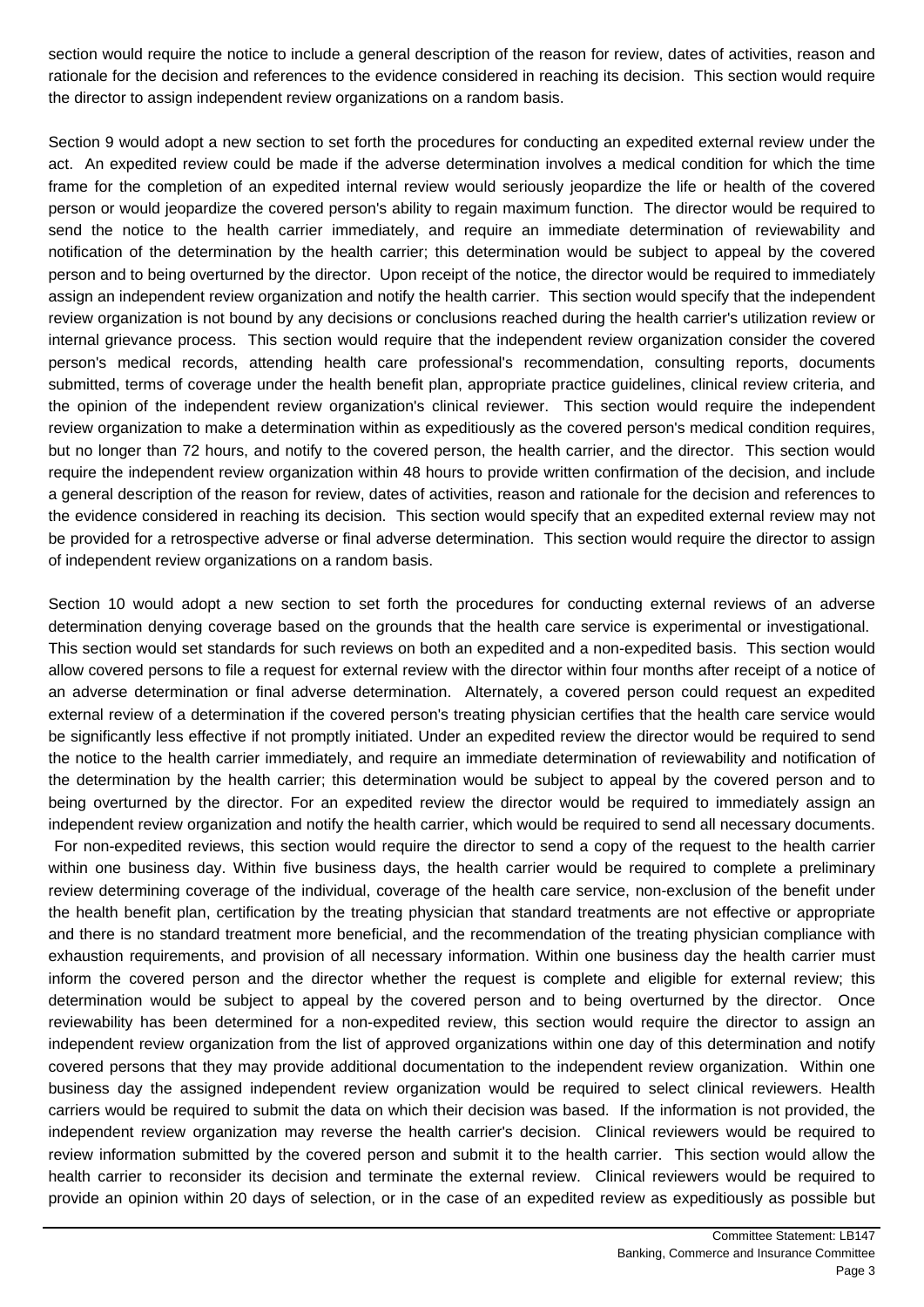within 5 days, and include the elements required in the section. This section would require the clinical reviewers to consider factors set forth in the act for reaching a decision. This section would require the independent review organization to make a decision within 20 days, or in the case of an expedited review, 48 hours of receipt of the opinion of the clinical reviewer or reviewers. If a majority of clinical reviewers cannot agree on a decision, an additional clinical reviewer would be selected. Once a decision is reached, the covered person would be notified of the decision. This section would require that the assignment of independent review organizations by the director be made on a random basis.

Section 11 would adopt a new section to specify that an external review decision is binding on the health carrier and a covered person unless the health carrier has other remedies available under state law, and prohibits a covered person from refilling a request for external review involving the same adverse determination.

Section 12 would adopt a new section to require the director to approve independent review organizations under the act, under standards set forth in the section. Independent review organizations would be required to be nationally accredited, unless there is no accrediting organization, and to submit an application form with a fee. Approval would be effective for two years, unless it no longer meets the minimum requirements.

Section 13 would adopt a new section to adopt standards for independent review organizations and clinical reviewers. Independent review organizations would be required to maintain policies and procedures to govern external review processes that include a quality assurance mechanism, a toll free telephone service, and data maintenance agreements, and to maintain written procedures to ensure that it is unbiased. Clinical reviewers would be required to be physicians or other appropriate health care providers meeting qualifications set for in the act. This section would prohibit ownership of an independent review organization by a health carrier, and would prohibit an independent review organization from having a material conflict of interest with a health carrier subject to review, provider, hospital, developer or manufacturer of a therapy at issue in the external review. This section would presume compliance by an independent review organization accredited by a nationally recognized private accrediting entity.

Section 14 would adopt a new section to shield independent review organizations, or their clinical reviewers, employees, agents, or contractors from liability in damages for opinions rendered or acts or omissions under the act unless the opinion or act was in bad faith or involved gross negligence.

Section 15 would adopt a new section to adopt standards for the collection and maintenance of data by independent review organizations on a state and health carrier basis. This section would authorize the director to require aggregate reports on the external reviews performed. Under the section, written records would be required to be retained for at least three years.

Section 16 would adopt a new section to require that health carriers against which a request for external review is filed pay the cost of the independent review organization for conducting the external review.

Section 17 would adopt a new section to require health carriers to describe external review procedures in the evidence of coverage provided to covered persons in a format prescribed by the director. The description would include a statement of the right to request an external review of an adverse determination or final adverse determination, and explain the external review is available to review specified issues. The statement would also be required to inform the covered person that the covered person would be required to release required medical records.

Section 18 would adopt a new section to specify that the Health Carrier External Review Act applies to any claim submitted on and after January 1, 2014.

Section 19 would outright repeal section 44-7309, which provides for second-level grievance review under the Health Carrier Grievance Procedure Act. Under the federal Patient Protection and Affordable Care Act, states are only allowed one level of internal grievance review, and so this second level is preempted under federal law.